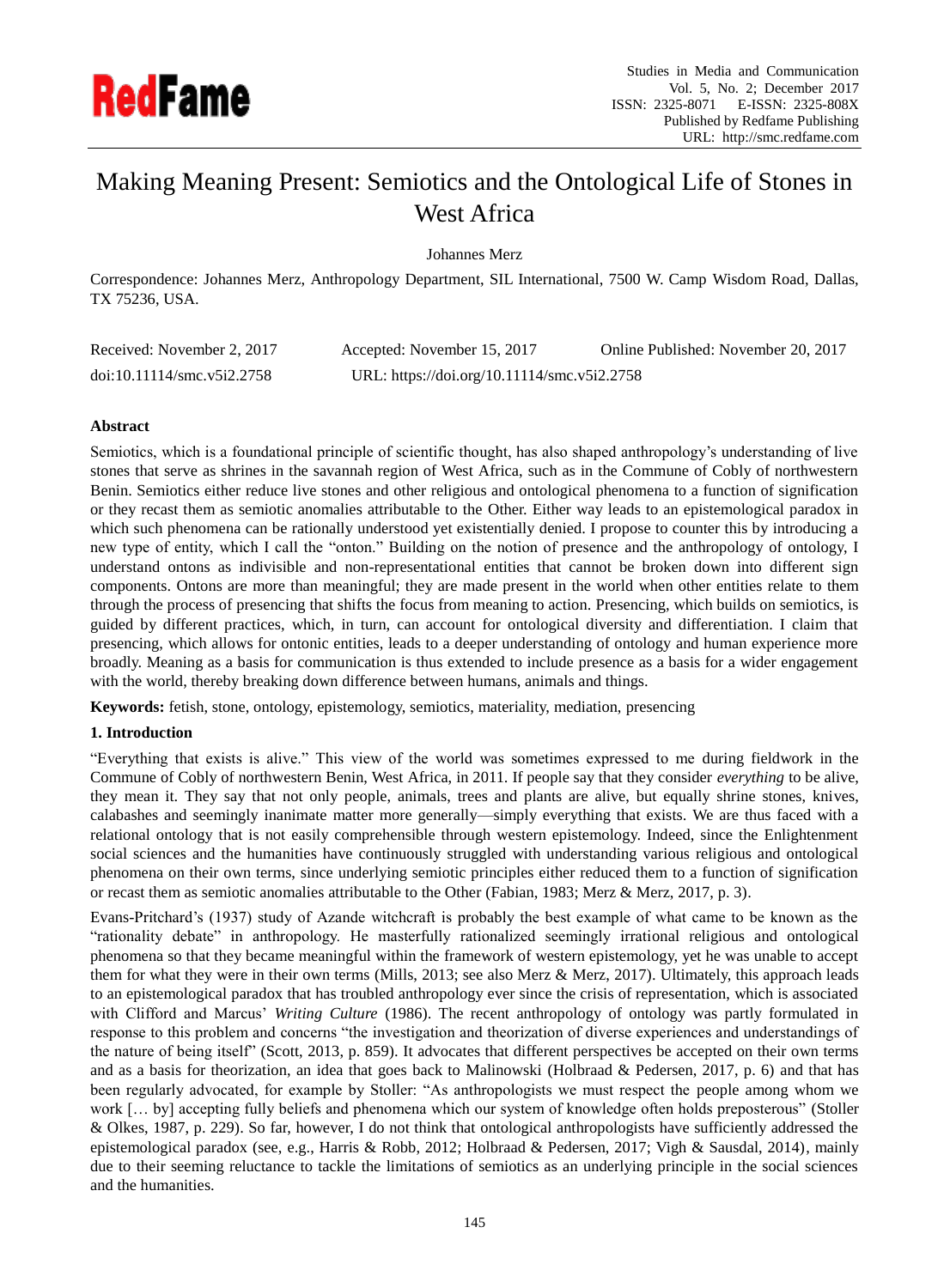In this article, I argue that religious concepts, such as fetishes, are the direct result of this epistemological paradox of the rationality debate, which is based on the limits of semiotics as a foundational principle of anthropology. These limitations, I propose, have hindered the discipline from coming to terms with the more relational, religious and experiential sides of human existence and ontology. Developing Gumbrecht's notion of presence (2004) with the help of ontological anthropology and phenomenology, I seek to study the life of stones in the Commune of Cobly in novel ways.

People make such stones present in an experiential way that refutes the semiotic assumption of a dualistic or triadic difference within the structured sign, whether icon, symbol, or index. This is why I propose to understand such live stones as a new type of entity, which I call the "onton," and which extends and complements existing signs. The onton is not a sign as such, but an indivisible and non-representational entity that cannot be broken down into different components as signs typically can. Such ontonic entities are more than meaningful; they are made present in the world when other entities relate to them through the process of presencing that shifts the focus from meaning to action. Presencing, I argue, relies on different identifiable presencing practices, which describe people's assumptions about the nature of the entities they experience and interact with. Presencing practices are neither stable, exclusive nor coherent and can be drawn on by people at various times and for different purposes or circumstances.

Through shifting my focus from meaning making to presencing I argue anthropology and the humanities more broadly can access better religious and ontological phenomena. They now become part not only of the everyday experience of human life, but also of anthropological theory and practice. In other words, by understanding live stones in terms of presencing processes that allow for ontonic entities, I claim to debase the rationality debate of its epistemological paradox, which ultimately leads to a broader understanding of ontology and of what it means to be human. Meaning as a basis of communication and media is thus extended to include presence as a basis for a wider engagement with the world. This, in turn, removes categories of difference between humans, animals and things, or in Povinelli's words, it "shatter[s] the division of Life and Nonlife" (2016, p. 18).

## **2. The Semiotic Problem of Shrine Entities**

The word *ditenwɛnde* in Mbelime, the predominant language of the Commune of Cobly that is spoken by the Bebelibe, is usually translated as *fétiche* in French. These shrines come in different types, shapes and sizes, and they can be found in various locations. The most common shrine is known as *ditade*, which means "stone," but can also be referred to as "snake," since people often identify pythons with stone shrines (Huber, 1973, pp. 380-382). The word "stone" refers to the "irreducible materiality" (Pietz, 1985, p. 7) of a stone that people consider alive and a being in its own right. Indeed, for many people everything that exists, including stones, necessarily brings together a material body (*ukuɔnu*), an identity (*mtakimɛ*) and an animating force (*kɛbodikɛ*). The resulting indivisible entity is, in Pels' words, "too powerful a presence to be a mere re-presentation of something else" (1998, p. 113). Such stones are thus more than shrines. People understand them as identifiable beings with names that are alive, that can be related to and that themselves seek to relate to people. These beings, like everything else that exists, populate the world and interact with other beings and entities as part of relational ontology. This is why I call them "shrine entities."

Shrine entities in the form of stones are typical of the wider savannah region of West Africa (see, e.g., Dawson, 2009, p. 8283; Goody, 1956, pp. 91-99; Lentz, 2009). In the Commune of Cobly, they usually consist of a single stone, which people surround by a varying number of other neatly arranged stones in the shade of a tree, both to protect the shrine entities and to mark their presence (see also Lentz, 2009, writing about the Dagara of Ghana).

There are 23 patrilineal Bebelibe communities, which are predominantly exogamous. Each community has at least one communal shrine entity that goes back to the communities' origins and their installation in the area (J. Merz, 2017, pp. 7-15). They are integral to each community's history and are usually found in groves or on mountains. People say that, together with the help of ancestors, each shrine entity chooses its priest from the community by communicating through a diviner. Sometimes a shrine entity also takes on the form of a python and pursues the chosen person. As intermediaries between people and *Uwienu* (Supreme Being, God), shrine entities are relationally and ontologically responsible for the general protection and welfare of the community, as well as fertility and the perpetuation of life. People thus see them as an essential part of the various and extensive relationships that humans maintain with each other and with nonhumans, including *Uwienu* and thus life more generally.

Communal shrine entities can reproduce and spread alongside the communities' descendants both patrilineally and matrilaterally. When sons move away from their home in search of new land, they sometimes carry a descendant of their community's shrine to their new location (see also Lentz, 2009, writing about Dagara earth shrines). As for daughters, a shrine can request through a diviner to be installed for a daughter or her descendants at her virilocal residence (Huber, 1973, p. 381). This saves her from having to travel back to her location of origin to relate to the shrine entity.

The community priest ensures the shrine entities' reproduction by either placing a stone by the original shrine entity for a certain period of time or he simply takes one of the stones from those already surrounding the main stone. Either way,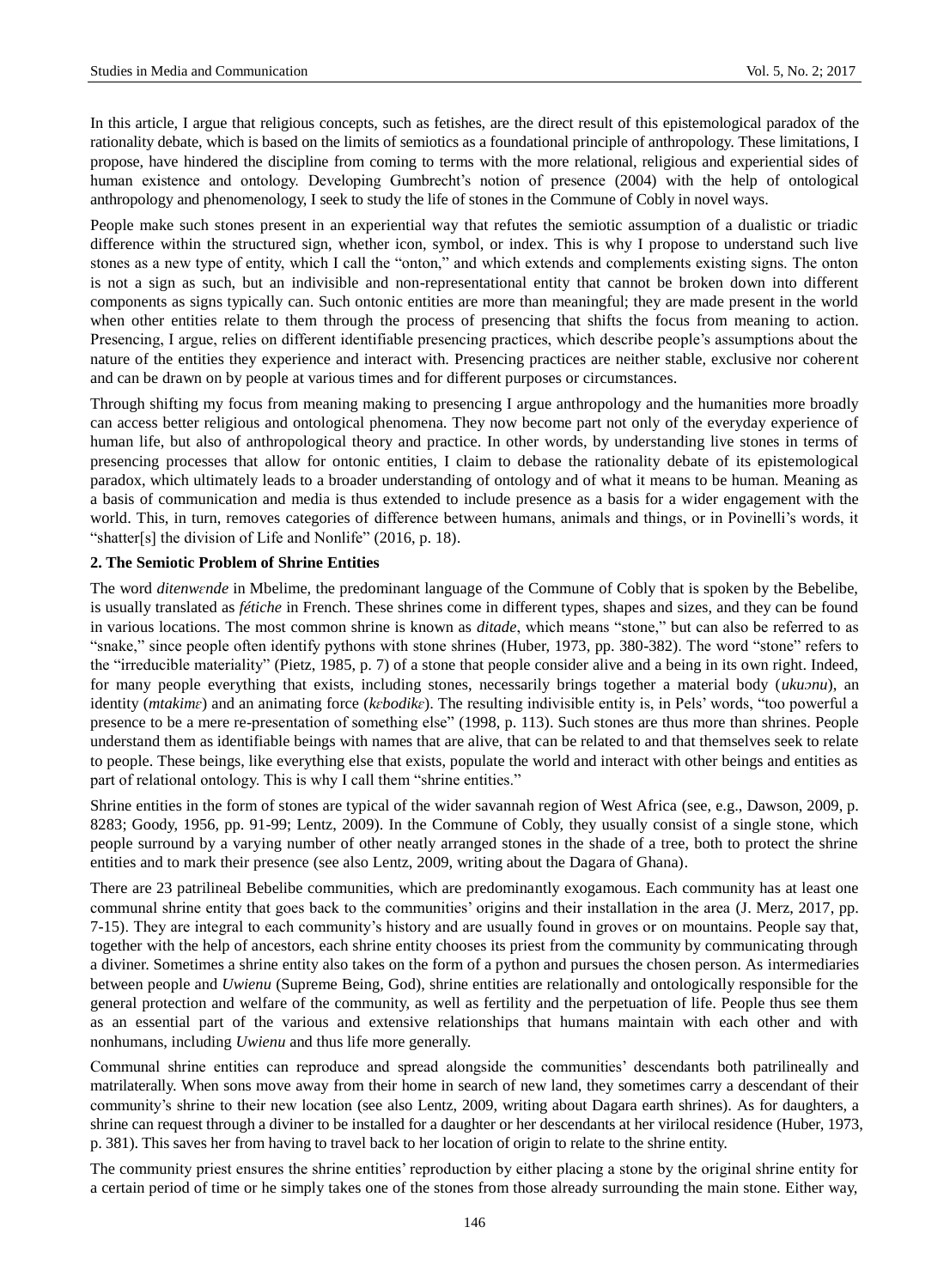the new stone has spent some time with the entity and has now absorbed its vital traits (see Goody, 1956, p. 95; Lentz, 2009, p. 126). It thus realizes its potential for life through contagion with an existing shrine entity and becomes a specific being in its own right. The community priest then takes the new stone entity to the new location where he installs it below a suitable tree near a new settlement or close to the daughter's home.

Many people's understanding of materiality already implies that stones are alive in a general sense and have the potential to become identifiable beings in their own right. There are different ways for this to happen. Huber (1973, p. 380) states that the first stone entities came from the sky or the ground, just as the first Bebelibe arrived either in a closed house that descended from the sky or they came out of holes and caves (J. Merz, 2017, p. 12). Later migrants joined the already resident communities, sometimes bringing their own stone entities with them. This implies that at least some of the shrine entities have always existed as such and their lives have been entangled with those of the people since the beginning.

There are also stories of people who have found new shrine entities in the bush and of visitors to houses who mysteriously disappear but leave a stone behind, suggesting that a stone entity has visited people in human form. The stones thus left behind are usually identified and treated as shrine entities. Some even say that the potential life of stones can be realized simply by treating a stone as a being in its own right, for example by talking to it and by presenting it with offerings.

Shrine entities, then, are part of the everyday lives of many people in the Commune of Cobly even though they pose a semiotic problem in anthropology, as Pels (1998) has also addressed in detail for fetishes more generally. The way people accredit life the to the seemingly dead matter of shrine entities and fetishes is—from a western epistemological perspective—simply wrong. Such anthropomorphism, according to Guthrie, is "by definition… mistaken, but it also is reasonable and inevitable" (1993, p. 204). In order to try to address this issue, some anthropologists have sought to characterize fetishes and similar things in terms of collapsing the sign with its referent or as being identical with its meaning or its concept (Bille, Hastrup, & Sørensen, 2010, pp. 8-9; Ellen, 1988, pp. 226-227; Henare, Holbraad, & Wastell, 2007, pp. 3-4; Holbraad & Pedersen, 2017, pp. 199-241; Pietz, 1985, p. 15). They thereby acknowledge that current anthropological frameworks, which build on semiotics, cannot sufficiently address the problem of fetishes and that semiotics may thus be too limited to understand fully how humans experience the world they inhabit. On the other hand, such scholars seem neither able or willing to go beyond semiotics, nor have they seriously questioned its assumed universal validity. The invariable result is that fetishes and similar things come to stand for semiotic anomalies that are largely restricted the Other (Fabian, 1983).

Consequently, I find that religious and ontological difference cannot always be apprehended through the representational and semiotic framework that underlies anthropology without being reductionist. Recasting fetishes, shrine entities and other live things as semiotic anomalies still questions their validity on rational and empirical grounds (Merz & Merz, 2017, p. 3). Since this approach makes the observed submit to representational semiotics, often through a negative argument, it invariably reduces religious and ontological difference to a function of signification (Marshall, 2009, p. 22).

In order to analyze and explain this in more detail, I need to start with semiotics following Peirce (1940), who distinguishes between three basic sign types—the icon, the symbol and the index (Engelke, 2007, pp. 31-32; Knappett, 2002, pp. 102-106; Kohn, 2013, pp. 31-33; Short, 2007, pp. 214-222). These sign types are defined according to the relationship between the sign's components, especially in relation to the referent that a sign represents. From a semiotic perspective, the stone of a shrine entity is clearly not an icon, because it does not resemble the being identified with it, as a stone cannot be a living being. Neither can a shrine entity easily be characterized as a symbol, since the direct and determined identification of stone and being is neither conventional nor arbitrary. In semiotics, symbolism is typically attributed to language. For most people in the Commune of Cobly, even though a shrine entity can also manifest itself as a python, its stone cannot be exchanged for any other material object. In a visceral manner people know that the stone is the entity.

Indexes, in the paradigmatic Peircean sense, always refer and point to something else (Short, 2007, p. 219). They have an actual but dynamic connection through contiguity with the referent, which manifests itself in one way or another in the index. This connection is shaped by logical-causal inferences that are open to some uncertainty (Chua & Elliott, 2013, p. 8; Gell, 1998, p. 13; Keane, 2005, p. 190; 2007, p. 22). An example of an index is a footprint in sand that refers to the person who walked there.

Even though Gell (1998, p. 13) presents the index as natural, he nonetheless acknowledges that indexical forms are based on "traditional knowledge" (1998, p. 29). Indexes, then, are also culturally determined, even if only partially (Knappett, 2002, p. 104). The strength of the index is that it is particularly suited to account for the agency of material things (Gell, 1998; Keane, 2005; Sansi, 2011, p. 31). Such agency, however, remains indexically linked to humans and is the consequence of their actions, even if it is understood as distributed and as part of elaborate networks or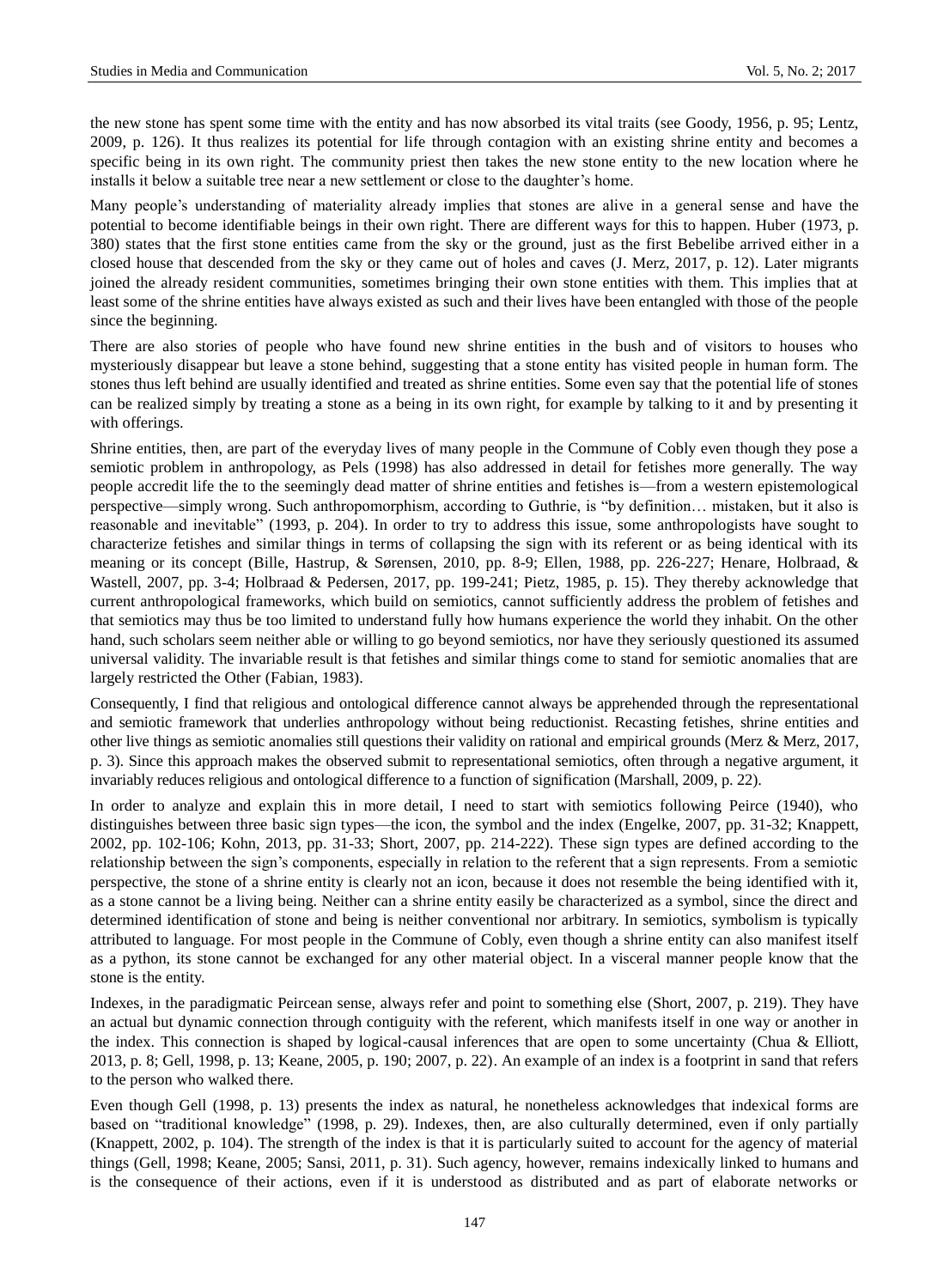assemblages. For shrine entities, then, indexicality only goes so far as it limits the shrine entity's agency to either the result of human actions, or to contagion by other shrine entities, whose agency ultimately also depends on human action (see Chua & Elliott, 2013, p. 14; Henare et al., 2007, p. 17; Holbraad & Pedersen, 2017, pp. 204-205; Knappett, 2002). Indexicality, however, cannot account for agency that people experience as intrinsic to shrine entities and that are not dependent on human action, or in other words the life that is inseparably part of the material stone.

The problem of the epistemological limits of semiotics, then, consists in the model not being able to describe sufficiently the religious, ontological and human experience of stones as live entities, as Kohn (2013, p. 94) implicitly acknowledges. Consequently, an icon, symbol or index, or a combination of the three, cannot adequately account for how people in the Commune of Cobly experience shrine entities. Of course, it remains possible to analyze live stones exclusively in semiotic terms, as well as other religious phenomena, which in turn is based on the positivist premise that humans cannot directly experience the supernatural world (Leone & Parmentier, 2014, p. S2). While such a view may be consistent with the tradition of anthropology as an academic discipline that builds on Enlightenment thought, however, it reduces shrine entities from live relational entities to material stones that index or symbolize spiritual beings, thereby failing to understand fully what they are for people who relate to them. For many people in the Commune of Cobly stone entities have an intrinsic life and agency that necessitates them being understood as beings in their own right that exist alongside and independently of humans. Applying the semiotic idea of a differentiation between sign and referent, or spirit and matter, even in the negative terms of their apparent non-distinction, leads to an anomaly that continues to be accounted for within the epistemological limits of semiotics. This is why I conclude with Sansi (2011, pp. 32-33) that fetishes, shrine entities and similar live things escape semiotics as a representational and mediating practice, rendering them virtually unintelligible in Enlightenment terms.

## **3. Ontology, Phenomenology and Semiotics**

Building on Viveiros de Castro's (1998, 2004) ideas, ontological anthropologists address the problem of shrine entities by problematizing representational—and thus semiotic—practices. Like more semiotically orientated anthropologists, they have found that it is not always possible to distinguish different sign constituents for entities such as the stone shrines of the Commune of Cobly, since "meanings are not 'carried' by things but just *are identical* to them" (Henare et al., 2007, pp. 3-4, emphasis in original; see also Holbraad & Pedersen, 2017, pp. 199-241; Ishii, 2012, p. 379; Vigh & Sausdal, 2014, p. 61). These anthropologists advocate that we need to shift our attention from an epistemological preoccupation with knowledge to studying ontology, leading to the acceptance of different perspectives on their own terms, which then should provide a theoretical basis for anthropology.

Viveiros de Castro's polemic plea to "put epistemological questions to rest" (2004, p. 484; see also Henare et al., 2007), however, risks dichotomizing between representational and non-representational ontologies and more generally the idea of radical alterity and incommensurable multiple ontologies. This, in turn, increases the possibility of essentializing ontology at the cost of an epistemologically and methodologically shared human commonality (Vigh & Sausdal, 2014, p. 54), thereby questioning the validity of ethnographic encounters and the possibility of successfully doing anthropology: "How the proponents of the ontological turn are able to connect to incommensurable worlds, and translate them into understandable anthropological text, remains a mystery" (Vigh & Sausdal, 2014, p. 57; see also Harris & Robb, 2012; Scott, 2013).

As Holbraad and Pedersen (2017) have more recently acknowledged, ontological anthropologists never meant to discard epistemology. On the contrary, Holbraad and Pedersen now view the ontological turn as "a methodological project that poses ontological questions to solve epistemological problems" (2017, p. 5, see also pp. 173-174). In order for the turn to ontology to be productive, then, it should also lead to deep engagement with epistemological questions. It is only then that anthropology's most fundamental question becomes pertinent: "How do I enable my ethnographic material to reveal itself to me by allowing it to dictate its own terms of engagement, so to speak, guiding or compelling me to see things that I had not expected, or imagined, to be there?" (Holbraad & Pedersen, 2017, p. 5). Holbraad and Pedersen (2017, p. 194) continue to stress that the hurdle to achieve this is not with the people we engage with, but rather how we as anthropologists and scholars present what people do and say. This essentially epistemological problem then necessitates us to question the hitherto largely unquestioned semiotic epistemology that has invariably underpinned anthropology as an academic discipline to the present day.

Semiotics have supplied a foundational principle that lies at the core of scientific thought since Plato and Aristotle. Following the Greek philosophers, western science built on the assumption that representation and signification are part of universal conditions (T. Mitchell, 1991, pp. 14, 22). Accordingly, anthropology has been working on the premise of a human observer of on objective world, which is split into two parts, namely the material "reality" and its representation or its meaning. This "dualist ontology" (Henare et al., 2007, p. 10) thus became the basis on which academic anthropology developed in the late nineteenth century.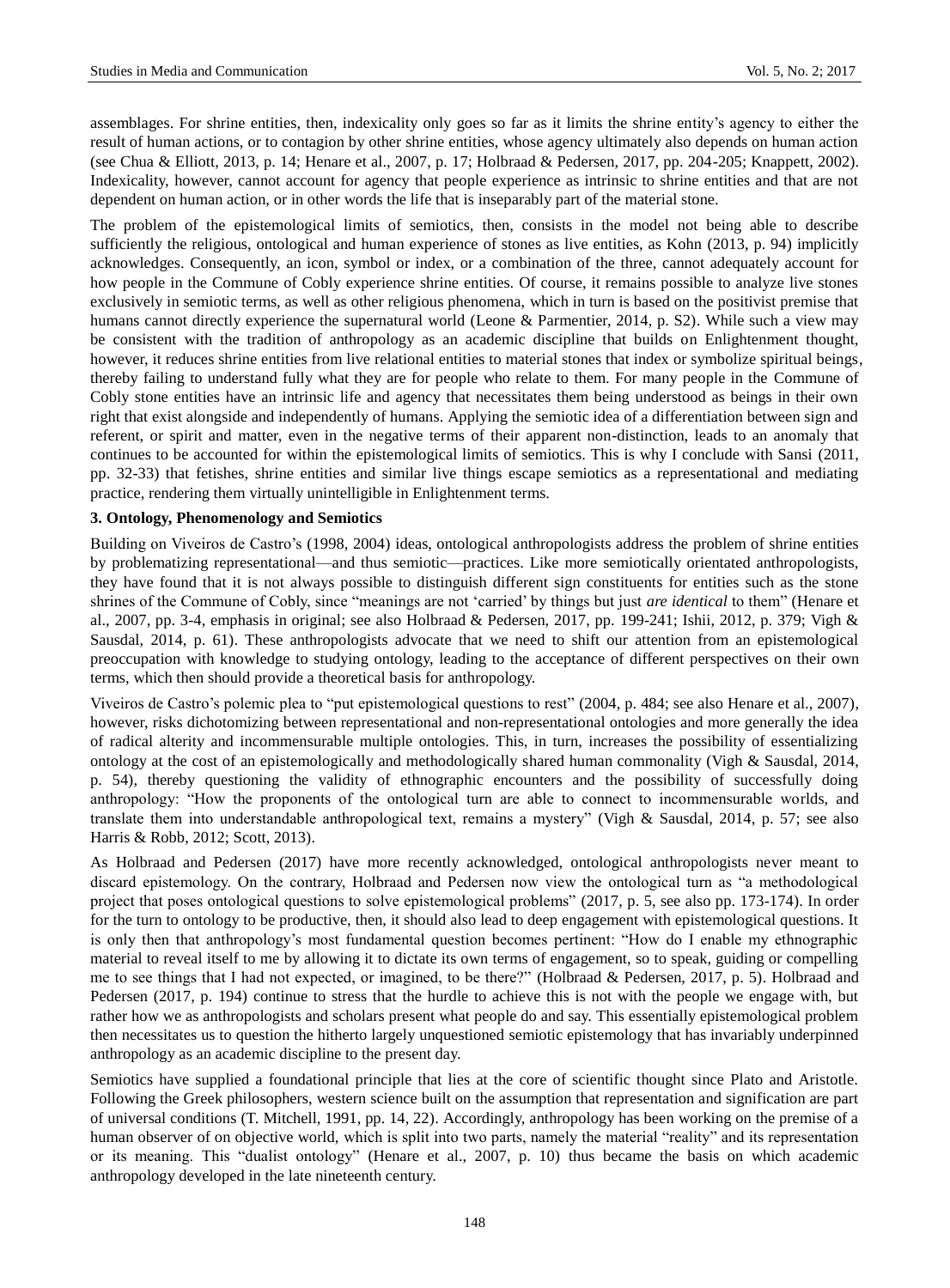Saussure built his semiology on the dualistic distinction between signifier and signified. Such dichotomization of the sign inevitably leads to a structuralist dead end (Engelke, 2007, pp. 29-31; Keane, 2007, p. 22; Viveiros de Castro, 2004, p. 467). This is why poststructuralist semioticians have shifted their attention from Saussure to Peircean semiotics, which are more pragmatic and which propose a triadic sign (Posner, 2011). Peirce maintained that sign structures are complex and developed an increasingly intricate and atomistic taxonomy of signs, which he never finished (Short, 2007, p. 207). Although his approach also carries the risk of structuralism, a crucial aspect that distinguishes Peircean semiotics from its Saussurean counterpart is its processual approach, which, going beyond linguistics, allows signs to be seen as intrinsic to social practice (Hodge & Kress, 1988), as part of the material world (Engelke, 2007; Gell, 1998; Keane, 2005), and as existing beyond humans (Kohn, 2013). In doing so, signs become embedded in everyday life and sign processes come to be identified with life as such, so that, as Kohn claims, "all life is semiotic" (2013, p. 16; see also Povinelli, 2016, pp. 145-149). Current trends in semiotics, then, recognize that the complexity of signs does not only stem from their internal structure, but also lies in how they relate to and interact with one another, as well as with the wider world.

Anthropologists who draw on phenomenology, which focuses on action, practice and processes are often more skeptical towards semiotics. For example, Marshall (2009) begins her study of Nigerian Pentecostalism by claiming: "Whether religion is seen as symbolic, metaphoric, or metonymic, or even in terms of an imaginary, it is more or less reduced to its function of signification, forgetting that it is, perhaps above all, a site of *action*, invested in and appropriated by believers" (Marshall, 2009, p. 22, emphasis in original). This more phenomenological approach tries to abandon semiotics by shifting its attention from meaning to practice (Ingold, 2000) or to ontology (Ishii, 2012), with the implicit aim of addressing the epistemological paradox of the rationality debate.

These more practice-focused approaches, however, just as ontological anthropology more generally, neglect to address the semiotic basis of the discipline, which continues to linger often undetected in the background. More generally, Posner (2011, pp. 23-24) implies that poststructuralist approaches never actually challenged structuralism, but rather shifted the focus of semiotics from sign structure to the process of signification or meaning making and from code to discourse. The semiotic premise of anthropology is thus either too easily taken for granted or abandoned and ignored too quickly, while its limits are not questioned enough (see Tomlinson & Engelke, 2006). Whether they problematize, deny, affirm or implicitly ignore it, current ontological, semiotic and phenomenological approaches do not seek to address semiotics as an underlying principle.

### **4. The Onton and Presencing beyond the Limits of Semiotics**

Literary critic Gumbrecht (2004) is so far the most promising scholar to dispute the exclusive reign of meaning in western epistemology, and thus of semiotics. He does not question the validity of semiotics as such, but finds that meaning is not sufficient to convey everything there is to life and of "being-in-the-world" (2004, p. 66). Drawing on Heidegger's notion of Being, he argues that meaning needs to be complemented by the notion of "presence" in a more ontological sense. For Gumbrecht, the idea of presence is largely spatial and physical: "What is 'present' to us… is in front of us, in reach of and tangible for our bodies" (2004, p. 17). He thus distinguishes "presence" from "meaning," which he identifies with interpretation, semiotics and thus epistemology.

Based on my ethnographic understanding of how people in the Commune of Cobly understand a stone that is an independent and live shrine entity, Gumbrecht's rather categorical differentiation between meaning and presence does not seem to be justified. He acknowledges that "we need a different sign-concept" (2004, p. 110) in order to accommodate his ideas about presence. So far so good. He then suggests that the structuralist sign according to Hjelmslev could be coupled with the more material Aristotelian sign that is composed of substance and form. In doing so, however, he hardly breaks free from semiotic ideas and comes close to current semiotic views of materiality that build on Peircean semiotics (Engelke, 2007; Gell, 1998; Keane, 2005, 2007). Entities for which an ethnographic distinction between sign and referent is unfounded both in terms of epistemology and ontology do not submit to either Peircean or Aristotelian semiotics without being reductive. This is why I have to take Peircean semiotics further. Building on Gumbrecht's basic argument I need to venture into largely uncharted territory, notably by calling for a new sign type, or more precisely entity type, even if this seems radical at first sight.

In bringing the main concerns of ontological anthropologists, most notably Henare, Holbraad and Wastell (2007) and Holbraad and Pedersen (2017), to semiotics and thus epistemology, I suggest calling this new entity type the "onton." An onton is a live being that exists in the world marked by relational ontology and that cannot be divided into components. It is thus an entity rather than a structured and abstract sign, nor is it a material thing, or a manifestation that points to, or represents, something else. Rather, it is a non-representational entity that is identical to its meaning and thus cannot be divided into components. An onton is thus an experiential being that is alive bringing the material and spiritual inseparably and indistinguishably together into an agentive and relational entity that necessarily interacts with other entities that populate and constitute the world. All things that exist can thus be described as ontons, thereby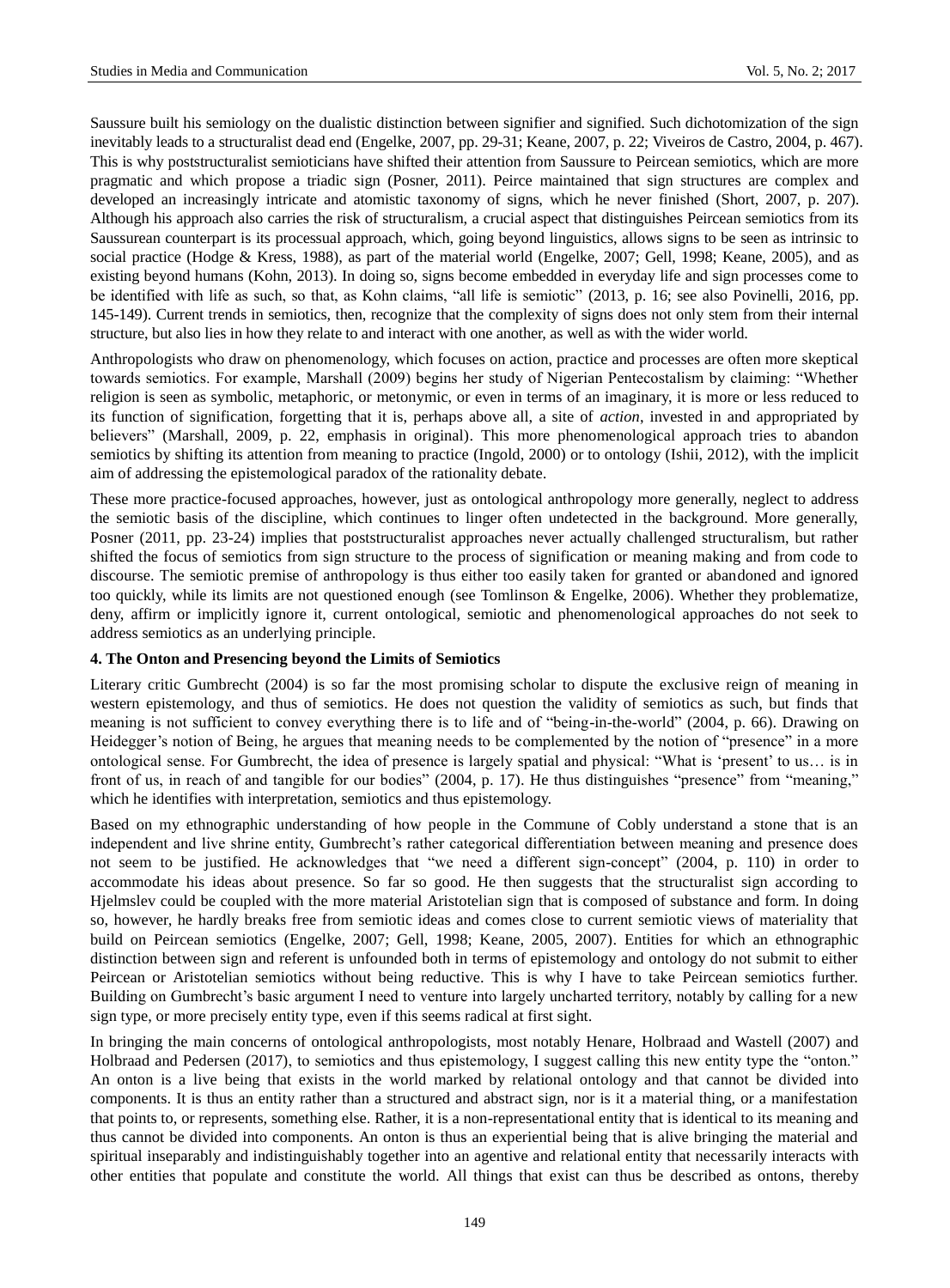removing the distinction between human, animal, spirit or thing (Merz & Merz, 2017, pp. 12-13) and between Life and Nonlife (Povinelli, 2016).

Introducing the onton to semiotics, however, means that the very idea of the structured semiotic sign, as well as other related terms, becomes too restrictive. An onton is more than abstract representational meaning and this is why I propose to use the wider notion of an "entity" to take the place of, and encompass, what semioticians call the sign. Entities are not only meaningful, they are also present as they populate and constitute the world in a more ontological sense. People identify them not so much through the process of meaning making or signification, but rather by making them present through a process that Gumbrecht (2004) calls the "production of presence," or, as I prefer it, "presencing" that goes beyond signification.

The idea that people make things present is not limited to Gumbrecht (2004). It was—as far as I know—first raised by French scholars under the term of "*présentification*." Kerchache, Paudrat and Stéphan (1988, p. 151), for example, make brief reference to the possibility of an African portrait *being* an individual. The historian Vernant (1991) is more elaborate in his view of presentification. For him, the process encapsulates the idea that the invisible is being made present in what he calls "idols": "The task is to make the invisible visible, to assign a place in our world to entities from the other world" (1991, p. 153). Although he uses semiotic language to describe this for the example of Greek *xoanon* idols, he makes it clear that presentification is not representational. Rather, "the idea is to establish real contact with the world beyond, to actualize it, to make it present, and thereby to participate intimately in the divine" (Vernant, 1991, p. 153). Vernant (1991, pp. 154-155) shows that in presentification the form of the idol, that is its iconicity, is not important, but that it is rather ritual action that defines material presence. He implies, but fails to make it explicit, however, that presentification is not semiotic in nature.

Spyer (2000, pp. 237-238) develops Vernant's presentification for the annual cassowary play on the Aru archipelago. According to her, the cassowary spirit becomes present in an effigy made from palm fronds through the ritual action of the men who dance with the effigy. It seems crucial that before the dance these men hunt a cassowary in the forest and return with its spirit to animate the effigy through ritual action to the extent that the cassowary, its spirit and the men become at least partly identified with each other, which, in turn, becomes manifest in the effigy's dance. Presentification, or presencing, is not a process that simply happens, but is based on human actions and interactions with each other and with other entities, whether animals or things. Presencing beyond the epistemological limits of semiotics, then, is an essentially relational activity.

More recently, Engelke has discussed the idea of making present what is immaterial and absent as a "problem of presence" (2007), taking a more explicitly materialist approach. More generally, anthropologists have noticed and examined the problem of material presence as one of absence (Bille et al., 2010; Buchli, 2010). A common denominator of such materialist approaches is that when talking about absence, whether in the form of deities or the dead, absence usually only exists in relation to what is materially present, thereby reifying immateriality by indexically locating its absent agency within the material world. While such materialist approaches succeed in diffusing the material/immaterial dichotomy, they continue to draw on materialist semiotic analysis by making the absent and immaterial accessible through materiality, thereby stressing the presence of material at the expense of the immaterial.

This materialist approach to presencing has much in common with the recent discussion of media and material religion that has come to anthropology through religious studies (see, e.g., Eisenlohr, 2009; de Vries, 2001; Engelke, 2007; Meyer, 2011). Accordingly, mediation is always part of religion in the sense that religion itself becomes "a practice of mediation" (Meyer & Moors, 2006, p. 7). Meyer recognizes that media "'vanish' into the substance that they mediate" (2011, p. 32), thereby making the immaterial accessible to people in an immediate and experiential way. Questions of immediacy and mediation, however, remain thoroughly semiotic in nature (Eisenlohr, 2009; Kohn, 2013, pp. 30, 61; Leone & Parmentier, 2014), since they continue to make a difference between the medium and what they mediate. If the ontonic entity of a live stone as found in the Commune of Cobly, for example, is seen as a material medium for the being with which it is identical, it already ceases to be an onton and is turned into a structured semiotic sign and fails to capture what people understand it to be. The current idea of mediation, then, is merely a practice of semiotic representation that stresses the material.

The materialist approach to presencing with its focus on mediation is certainly important for the idea of presencing, but it does not go far enough, since it reduces the immaterial to material practice in line with recent developments in Peircean signification. The onton, as I define it, on the other hand, allows the immaterial to be indistinguishably identified with the material. A stone that is alive can thus be analyzed as an ontonic entity not because it materially mediates the immaterial or spiritual, but because it identifies the two. Presencing, then, needs to go beyond questions of mediation in order to account also for ontonic entities that populate and constitute the world.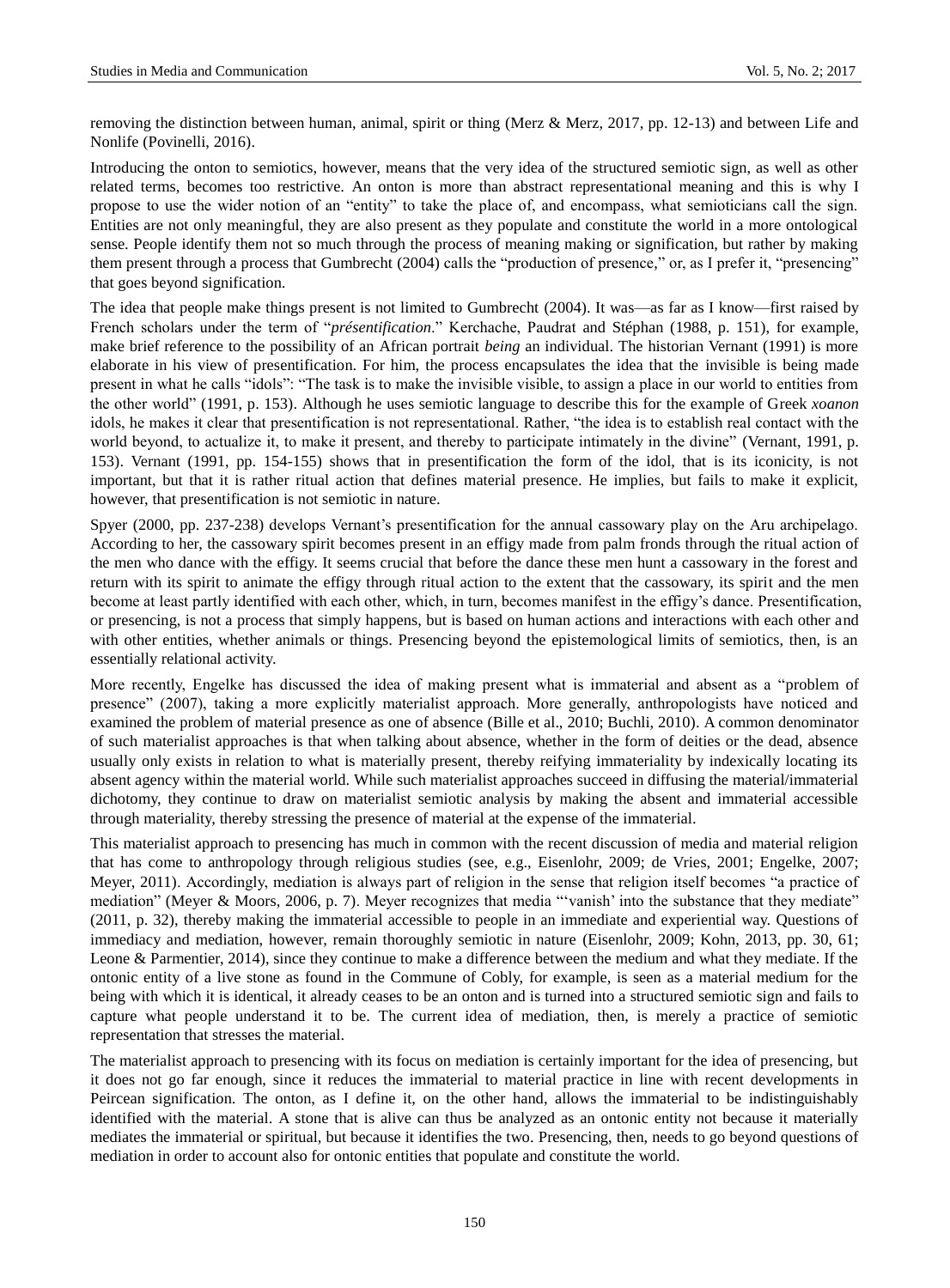### **5. Presencing as Experience and Action**

Presencing always relies on the interpretation of sensory perception (Buchli, 2010, p. 187) as well as a direct and active engagement with the world (Gumbrecht, 2004; Spyer, 2000). More broadly, such interpretive perception and resulting action depends both epistemologically and ontologically on the human experience of, and interaction with, the wider world (Ishii, 2012), which establishes that something is present. In practice, and as part of presencing as characterized so far, people in the Commune of Cobly visually perceive a stone or a heap of stones at the foot of a tree or in the mountains. That these stones are not merely stones, but rather constitute shrine entities in an ontonic sense, not only stems from their prior knowledge and experience of such stones, but also needs to be experientially established through action.

It is not uncommon, for example, for a woman to present a petition for a child in front of a stone. For this to happen, her husband and the priest in charge of the shrine entity need to be informed, but she then goes on her own to see the stone. If she becomes pregnant within a certain amount of time, people will ascribe this to the shrine entity having acted on her petition and the husband and the priest will need to thank the stone by offering an animal as a conventional and thus symbolic action. The stone is expected to share this offering with *Uwienu* (Supreme Being, God) as the ultimate giver and sustainer of life. For the woman and her husband, the stone has demonstrated that it is efficacious and that it is indeed a live and agentive ontonic entity in its own right and not just a lifeless stone. They will consider the shrine entity to be serious and accept the pregnancy as an index of the stone's agency and good character, and thus of its ontonic life. The stone listened to the woman's petition and brought it to *Uwienu* who then acted, just as the woman hoped when she initially presented her petition.

If the request does not lead to a testable positive result, however, the woman and her husband will begin to doubt the efficacy of the particular stone she had approached. The negative result could then be explained in purely semiotic terms as an index of the stone's lifelessness. There are indeed some Bebelibe who have become disillusioned with shrine entities and simply abandoned them, since for them stones are neither alive nor efficacious. On the other hand, a petitioner will likely interpret the stone's failure as indexical of its corrupt and negligent character and thus still take its ontonic life for granted. People do not elevate the morality and character of shrine entities above the ones of humans and other ontonic beings. Everything that is alive is entangled in relationships and is thus potentially fallible and corruptible. A stone could simply have a questionable character and be unreliable, for example, by not always passing petitions and offerings on to *Uwienu*. Furthermore, it could bear a grudge against the petitioner, her family or their ancestors and refuse to act because of it. There are many possibilities that explain why a specific stone seems inefficacious without questioning its ontonic life. The couple will probably consider seeking alternative solutions to their problem, such as consulting other shrine entities that have a good reputation, including other types of shrines, or a Pentecostal church or a hospital.

Based on the discussion so far, presencing not only attributes semiotic and representational meaning through perception and interpretation, but also makes entities present and accessible in the world through action and interaction (Ishii, 2012). People in the Commune of Cobly, for example, see stones on a regular basis. Simply seeing stones in a meaningful way does not necessarily mean that they are made present. Rather, presencing happens when stones become relevant to people in a practical, relational and experiential way, for example by somebody recognizing the beauty of a stone or needing it as a tool. Such recognition then leads to action, for example by the stone being picked up and used, thereby leading to a relational and experiential engagement between human and stone. A stone can now become a sign that can be iconically, symbolically or indexically analyzed, for example as a symbolic hammer, taking on a mediating role between human agent and a nail. Or, in line with shrine entities, a stone can be presenced ontonically as an entity in the form of an onton that helps to constitute the world, thereby identifying the spiritual with the material. Since meaning based on perception and presence based on action are not exclusive notions (Gumbrecht, 2004), I propose that presencing can offer the possibility of moving beyond the epistemological limits of semiotics.

The experiential process of presencing, then, results in meaning being made present and accessible in the world. The resulting entities do not only come in the form of signs that describe, represent and mediate the world, but also as entities that actually constitute the world as part of relational ontology. Such experiential entities always depend on other surrounding entities for their presence and existence and are constantly adapting as they interact with each other. Entities are thus inherently dynamic and unstable as they are intrinsically, relationally and ontonically entangled in ideas, actions, life and the world, with which they come to be identified at the same time.

Expanding the process of signification or meaning making to one of presencing by introducing the onton allows various religious phenomena, such as shrine entities, to become accessible to anthropology not only on a descriptive level, but also theoretically in terms of how people themselves understand them. This has been advocated by ontological anthropologists, and fulfills Mills' (2013, p. 31) condition that we must take the people we study seriously in all respects in order to assure the validity of the social sciences and the humanities more broadly. The importance of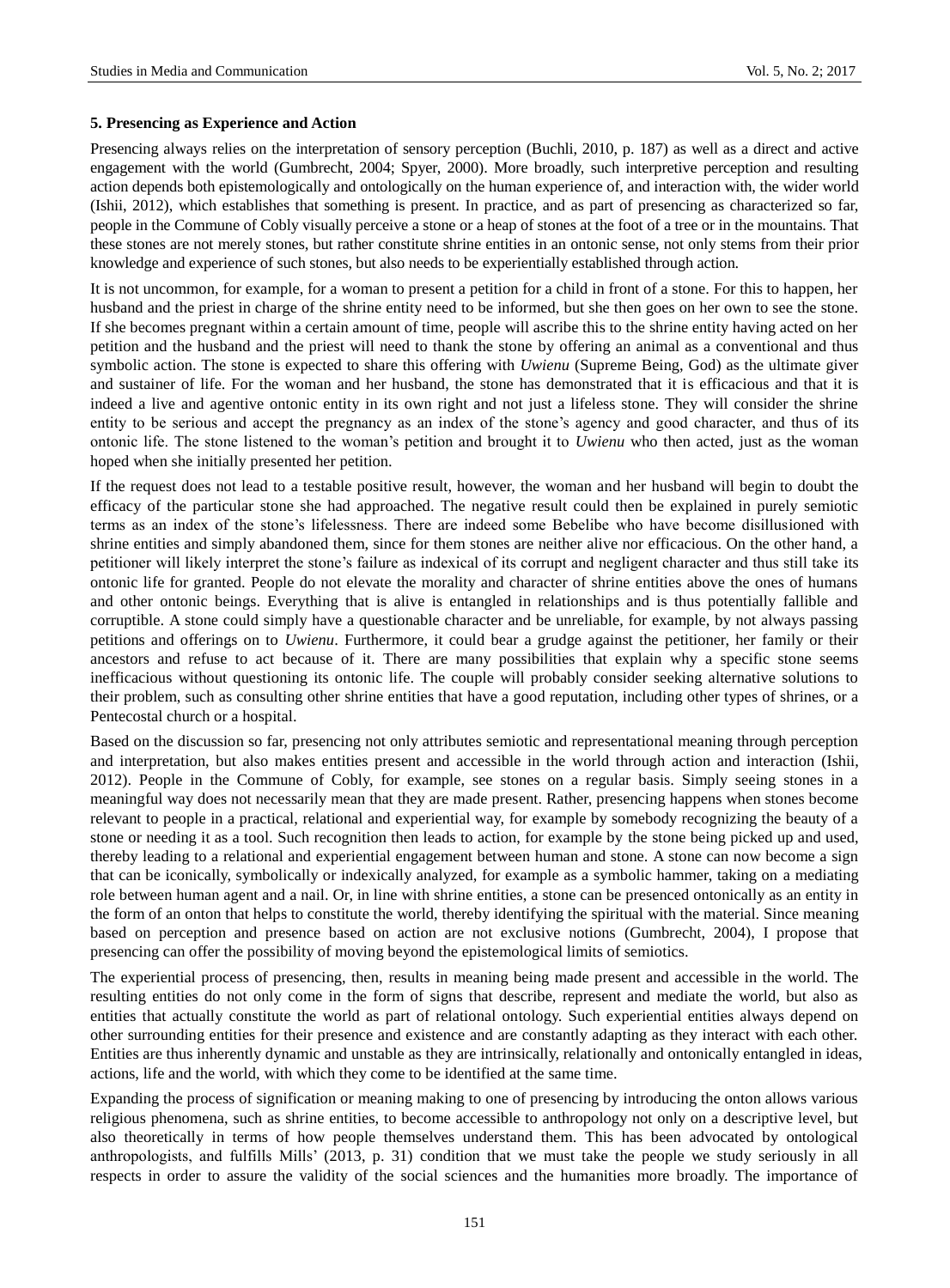ontonic presencing is that it contributes to dissolving the epistemological paradox of the rationality debate and opens the door for anthropologists whose epistemologies go beyond the limits of semiotics to make potentially pertinent contributions to the discipline (Stewart, 2001; Merz & Merz, 2017, p. 13).

While presencing as discussed so far may help to account for shrine entities found in the Commune of Cobly, it can also lead to a catchall notion that tries to account for at least two epistemologically different ways in which people engage in processes of presencing, which so far, I have referred to as semiotic and ontonic. Widening meaning making to presencing, then, also necessitates its narrowing by elaborating different practices that characterize different ways in which people make things present and how these things come to function and act as entities in the world.

## **6. Presencing Practices**

I adapt the notion of presencing practices from Keane's "semiotic ideology" (2005, 2007) that he developed as a material extension of "language ideology" (Woolard, 1998). Stressing the need to go beyond linguistic analogy by including both words and things, Keane characterizes semiotic ideology as "people's background assumptions about what signs are and how they function in the world" (2005, p. 191). In other words, semiotic ideologies can account for signifying practices, which describe how people understand the relationship between signs and what they refer to in their environment as perceived by their senses. Semiotic ideologies explain how people view themselves in relation to each other as well as to words and things in a broader sense. This includes the materiality and immateriality of people and things and how agency works out in their interactions, but also creates an analytic distance that is typical of semiotics and the rationality debate.

By introducing the notion of presencing practices I shift the focus from ideology to ontology and both broaden and limit Keane's use of semiotic ideology. Through presencing practices, I extend the main idea of semiotic ideology also to account for ontonic entities that people do not experience as structured signs, just as presencing processes become crucial in moving beyond the epistemological limits of semiotics.

I characterize presencing practices as describing people's assumptions about the nature of the entities they experience and how they engage and act in the world by making various aspects of it present. They describe more or less specific constellations of how people apply iconic, symbolic, indexical and ontonic principles in presencing, which, in turn, can manifest themselves in more or less ontonic, semiotic, scientific or Pentecostal presencing practices, for example, as I elaborate below.

This means that I also understand presencing practices as more limited than an overarching semiotic ideology, since they describe various possibilities that can co-exist and interplay with other practices. People can be described as using different presencing practices both exclusively and simultaneously, depending on situations and circumstances. People constantly reconfigure the interplay of the different presencing practices by altering their range, and maybe more importantly, by diminishing and increasing their importance and frequency of application according to specific situations and needs.

Returning to the people in the Commune of Cobly, those who consider shrine entities as live beings that are part of relational ontology mainly draw on what I could call an ontonic presencing practice to make stones present. Indexicality and symbolism also have their place in this, as people indexically assess the shrines' efficiency and by presenting symbolic offerings. Iconicity, on the other hand, remains negligible. This fairly specific presencing practice is favored by those people in the Commune of Cobly who consider everything alive, as well as by others who presence certain things at least sometimes as being alive. This kind of primarily ontonic presencing practice is largely based on action and results in indivisible entities that relationally, experientially and existentially depend on other surrounding entities. It is a crucial notion that provides the language to talk about entities that cannot be sufficiently analyzed by strictly semiotic and representational presencing practices, which describe the immaterial as being made present in, or mediated by, a material object.

The idea of presencing practices, that express different constellations and interplays of semiotic and ontonic processes, has the potential to account for various other processes of presencing, whether they are more or less representational or semiotic, more or less ontonic, or more religious or scientific, thereby potentially accounting for a whole gamut of human experience in its various facets. People rarely have only one presencing practice that they draw on exclusively and within a single society or even family it is even more likely that different presencing practices, even if they are inconsistent with each other (Harris & Robb, 2012, pp. 671-672), are operational at any given time, both synchronously and diachronically.

In a similar way that Naveh and Bird-David (2014) describe changes in the ontological status of animals among the Nayaka of southern India, I have observed an ontological differentiation of stones. In the Commune of Cobly, such changes in ontological status lead to an increased diversity of presencing practices, which explain the different ways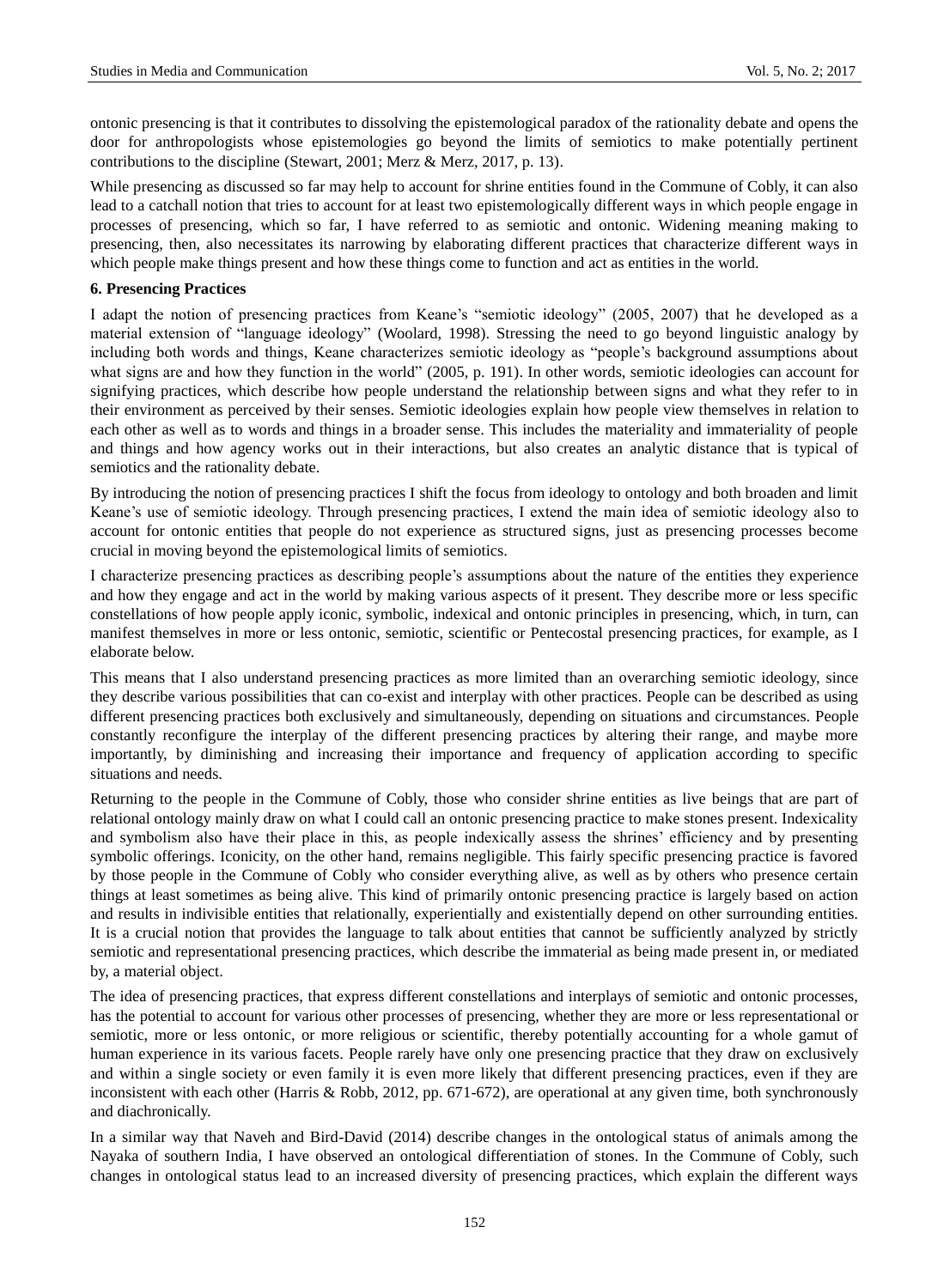that people characterize the life of stones. Especially, but not exclusively, people who are younger, more educated, and Christian tend to separate the material form (*ukuɔnu*) of the stone from its identity (*mtakimɛ*) or immaterial life. Accordingly, *mtakime* is no longer solely a necessary component of life, it is also sometimes seen as an entity of life itself that can exist independently of a material body. *Mtakimɛ* is thus deprived of its necessary relational and ontonic existence and material form, and its ontonicity takes on a distinct consciousness, if not a personality, thereby ontologically differentiating it from material things. This ultimately leads to a possible distinction between the categories of spirit and matter in which the material body (*ukuɔnu*) and spiritual identity (*mtakimɛ*) are split from each other. A church leader confirmed this by explaining that for him: "An evil spirit [bad *mtakimɛ*] doesn't have a house. It roams around and will always return to where people do sacrifices" (personal communication, February 2012).

Some People in Cobly thus also describe shrine entities through more representational and semiotic presencing practices. The material aspect of the stone, viewed through a Peircean slant, becomes a shrine that symbolizes a disembodied spirit that may be associated with it and may be either present or absent. Furthermore, a spirit is no longer necessarily limited to a stone as its material abode, but has a more arbitrary and conventional relationship to it, since it can move between different material objects and, more importantly, also enter people. In Cobly, such intrusive possession is itself a relatively novel idea that complements the more ontonic view of possession as external and relational encounters between ontonic entities, such as humans and bush dwarfs (S. Merz, 2017, p. 126). Even though it is possible to use semiotics to analyze shrines and spirits, I maintain that ontonicity continues to play at least a certain role when it comes to presencing spirits as independent beings, which stresses the importance of talking in terms of presencing that adds ontonicity to semiotics. Ontological diversity can be explained well by a varying application of either more representational or more ontonic presencing practices. Indexicality and symbolism clearly become more prominent, especially when people in Cobly attribute agency to the material shrine in a Gellian sense. At least in the case of stone shrines, iconicity remains negligible, even though it is quite possible that more iconic representations are becoming linked to spirits and other immaterial beings as well, for example in the case of Christian images of Jesus (Meyer, 2010).

By separating spirit from matter, it is now feasible to speak of "a spirit made to reside in matter" (Pels, 1998, p. 94, emphasis in original; see also Ellen, 1988, p. 214), something that would not be possible for predominantly ontonic presencing practices. For the Commune of Cobly, I could call these more representational presencing practices either modernist, or in a more Christian sense, Pentecostal. They differentiate from a primarily ontonic practice mainly by shifting the focus from an ontonic to representational and symbolic presencing practices. This leads to a world that is characterized by categories of humans, animals and things, as well as the newly added disembodied spirits, which no longer share in relational ontology.

Ontological differentiation means that the people in the Commune of Cobly now have a complex and diversifying repertoire of presencing practices to draw on depending on their experience and interaction with other entities, whether they are people, animals, things, spirits or institutions. Returning to the woman who seeks to have children, so far she sought help from a stone shrine, largely drawing on ontonic presencing practices. Should she decide to seek help through prayer at a Pentecostal church, she would be exposed to modernist Pentecostal presencing practices that stress a more symbolic and representational view of materiality and disembodied spirits, while a visit to a hospital would expose her to scientific presencing practices in which a body becomes a functional machine devoid of ontonicity (Harris & Robb, 2012). Her actions lead her to engage with people and institutions that apply different presencing practices, which she herself may slowly absorb to various degrees and then begin to draw on in different situations she encounters in her daily life, thereby altering her actions. This potential diversification of presencing practices does not exclude her from maintaining ontonic presencing practices as a preferred way of making meaning present in her life. Through the introduction of presencing practices, then, I can account for the considerable complexity of presencing that is currently observable in the Commune of Cobly.

Presencing practices in various orientations are neither stable nor exclusive and they are central to what it is to be human. We all draw on different identifiable practices at different times or for different circumstances and to different extents. W. J. T. Mitchell (2005) asserts that people maintain what he calls a "double consciousness" (2005, pp. 7-8), which they apply towards images and pictures, also including various objects and fetishes, such as the stones of shrines. Mitchell sees people's attitudes to representations as "vacillating between magical belief and skeptical doubts, na we animism and hardened materialism, mystical and critical attitudes" (2005, p. 7). In doing so Mitchell acknowledges that what I call different presencing practices remain as important today, also in the west, as they were in the past and refers to them as "a deep and abiding feature of human responses to representation" (2005, p. 7) and, I hasten to add, to presencing more broadly.

### **7. Conclusion**

In this article, I propose to introduce a new type of entity that I call the "onton." This indivisible and non-representational entity cannot be broken down into different components. The onton complements the semiotic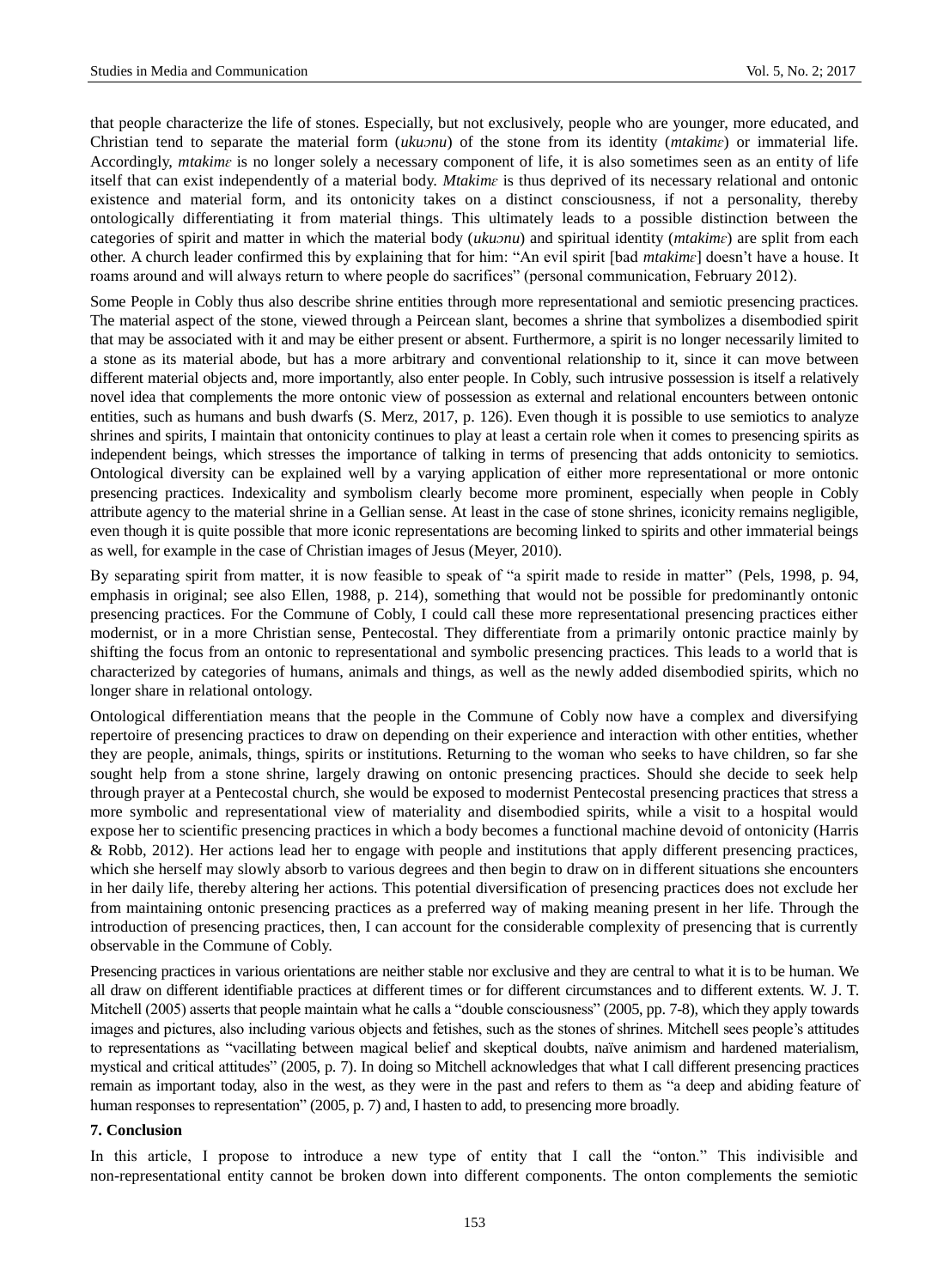signs of icon, symbol and index and provides the means to account for a wider variety of human experience beyond semiotics, such as seemingly inanimate stones that people consider intrinsically alive. By drawing primarily on Gumbrecht (2004) I also introduce presencing, which takes meaning making a step further. Presencing is a highly dynamic process of constant reconfiguration and interplay of various practices that people draw on to experience the world we share and act in. The result of presencing are entities that populate and constitute the ever-changing world, whether they are humans, animals, things and disembodied spirits.

By introducing the process of presencing and the practices that describe it, I can counter the epistemological paradox of anthropology's rationality debate. Stones that are inherently alive become logically comprehensible and coherent entities of life to the extent that I, as an anthropologist and outsider, can accept them as true beings in their own right. This is possible thanks to the epistemological and ontological ambiguity, uncertainty and potential for plurality that is part of presencing and that I believe is essential for taking difference seriously. At the same time ontonicity addresses at least some of the critique of ontological anthropology, such as the essentialization of ontology and its dualizing tendencies.

By proposing the onton as a new type of entity, I provide a different and broader epistemological perspective that includes non-western ontological thought and that can account for things that are alive and present to varying degrees in different circumstances. A major trait of an ontonic presencing practice is that it attributes life to everything that exists. It may also continue to exist as part of more semiotic presencing practices, at least minimally. It is maybe only in strict scientific presencing practices that ontonicity ceases to play a role, even though it hardly can be eradicated from the lives of even the most positivist scientists, who are likely to understand and experience their human body at least in some circumstances as the seat of the self (Harris & Robb, 2012).

Ontonicity, I claim, is an integral part of the human ability to presence, as well as to experience life and act in the world we share. By recognizing this, I propose that various religious and ontological phenomena, such as fetishes or shrine entities, are not an attributable state of otherness that can be reduced to semiotic significance, but become an integral part of what it is to be human. Introducing the onton and ontonic presencing takes the anthropology of ontology a step further by allowing the religious to impact the foundations of anthropological theory. Presencing processes that go beyond the limits of semiotics by including the possibility of ontonic entities, then, pave the way for anthropology to come to terms with the more relational, religious and experiential sides of human existence and ontology.

### **Acknowledgements**

Peter Pels who encouraged me to think beyond the current limits of semiotics and Sharon Merz who helped to refine and formulate some of my thoughts. Both have significantly contributed towards ideas and expressions that are crucial to this article and I would like to express my sincere thanks to them.

#### **References**

- Bille, M., Hastrup, F., & Sørensen, T. F. (2010). Introduction: An anthropology of absence. In M. Bille, F. Hastrup, & T. F. Sørensen (Eds.), *An anthropology of absence: Materializations of transcendence and loss* (pp. 3-22). New York, NY: Springer. [https://doi.org/10.1007/978-1-4419-5529-6\\_1](https://doi.org/10.1007/978-1-4419-5529-6_1)
- Buchli, V. (2010). Presencing the im-material. In M. Bille, F. Hastrup, & T. F. Sørensen (Eds.), *An anthropology of absence: Materializations of transcendence and loss* (pp. 185-203). New York, NY.: Springer. [https://doi.org/10.1007/978-1-4419-5529-6\\_11](https://doi.org/10.1007/978-1-4419-5529-6_11)
- Chua, L., & Elliott, M. (2013). Introduction: Adventures in the art nexus. In L. Chua & M. Elliott (Eds.), *Distributed objects: Meaning and mattering after Alfred Gell* (pp. 1-24). New York, NY: Berghahn.
- Clifford, J., & Marcus, G. E. (Eds.). (1986). *Writing culture: The poetics and politics of ethnography*. Berkeley, CA: University of California Press.
- Dawson, A. C. (2009). Earth shrines and autochthony among the Konkomba of northern Ghana. In A. C. Dawson (Ed.), *Shrines in Africa: History, politics, and society* (pp. 71-94). Calgary, Canada: University of Calgary Press.
- de Vries, H. (2001). In media res: Global religion, public spheres, and the task of contemporary comparative religious studies. In H. de Vries & S. Weber (Eds.), *Religion and media* (pp. 3-42). Stanford, CA: Stanford University Press.
- Eisenlohr, P. (2009). Technologies of the spirit: Devotional Islam, sound reproduction, and the dialectics of mediation and immediacy in Mauritius. *Anthropological Theory, 9*(3), 273-296.<https://doi.org/10.1177/1463499609346983>
- Ellen, R. (1988). Fetishism. *Man (N.S.), 23*(2), 213-235.<https://doi.org/10.2307/2802803>
- Engelke, M. (2007). *A problem of presence: Beyond scripture in an African church*. Berkeley, CA: University of California Press.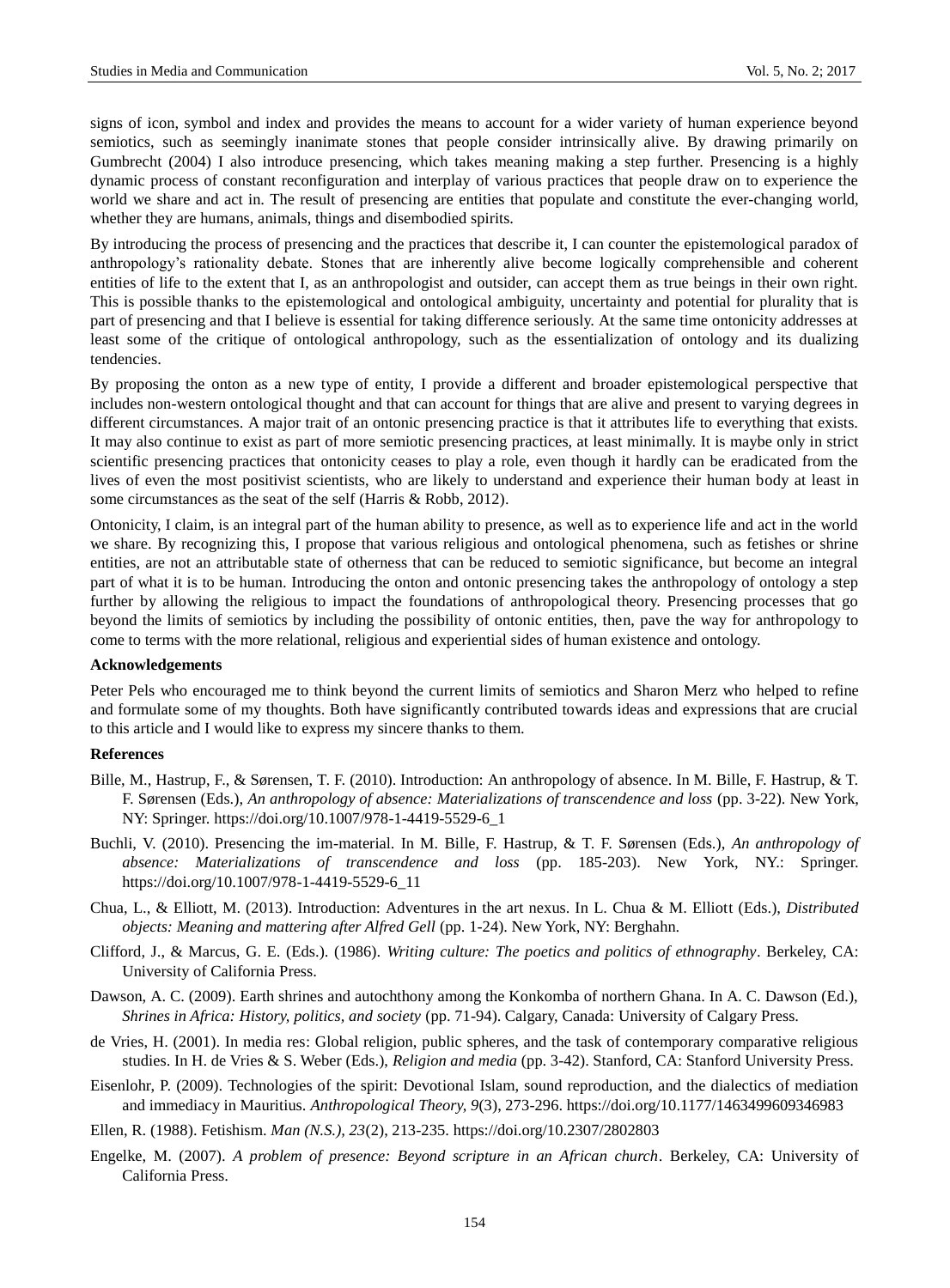Evans-Pritchard, E. E. (1937). *Witchcraft, oracles, and magic among the Azande*. Oxford, England: Clarendon Press.

Fabian, J. (1983). *Time and the other: How anthropology makes its object*. New York, NY: Columbia University Press.

Gell, A. (1998). *Art and agency: An anthropological theory*. Oxford, England: Oxford University Press.

Goody, J. (1956). *The social organisation of the LoWiili*. London, England: H. M. Stationary Office.

- Gumbrecht, H. U. (2004). *Production of presence: What meaning cannot convey*. Stanford, CA: Stanford University Press.
- Guthrie, S. E. (1993). *Faces in the clouds: A new theory of religion*. New York, NY: Oxford University Press.
- Harris, O. J. T., & Robb, J. (2012). Multiple ontologies and the problem of the body in history. *American Anthropologist, 114*(4), 668-679.<https://doi.org/10.1111/j.1548-1433.2012.01513.x>
- Henare, A., Holbraad, M., & Wastell, S. (2007). Introduction: Thinking through things. In A. Henare, M. Holbraad, & S. Wastell (Eds.), *Thinking through things: Theorising artefacts ethnographically* (pp. 1-31). London, England: Routledge.
- Hodge, R., & Kress, G. (1988). *Social semiotics*. Cambridge, England: Polity Press.
- Holbraad, M., & Pedersen, M. A. (2017). The ontological turn: An anthropological exposition. Cambridge, England: Cambridge University Press.<https://doi.org/10.1017/9781316218907>
- Huber, H. (1973). L'existence humaine en face du monde sacré Rites domestiques chez les Nyende du Dahomey. *Anthropos, 68*, 377-441.
- Ingold, T. (2000). *The perception of the environment: Essays in livelihood, dwelling and skill*. London, England: Routledge.<https://doi.org/10.4324/9780203466025>
- Ishii, M. (2012). Acting with things: Self-poiesis, actuality, and contingency in the formation of divine worlds. *HAU: Journal of Ethnographic Theory, 2*(2), 371-388. https://doi.org/10.14318/hau2.2.019
- Keane, W. (2005). Signs are not the garb of meaning: On the social analysis of material things. In D. Miller (Ed.), *Materiality* (pp. 182-205). Durham, NC: Duke University Press.<https://doi.org/10.1215/9780822386711-008>
- Keane, W. (2007). *Christian moderns: Freedom and fetish in the mission encounter*. Berkeley, CA: University of California Press.
- Kerchache, J., Paudrat, J. L., & Stéphan, L. (1988). *L'art africain*. Paris, France: Citadelle & Mazenod.
- Knappett, C. (2002). Photographs, skeuomorphs and marionettes: Some thoughts on mind, agency and object. *Journal of Material Culture, 7*(1), 97-117. https://doi.org/10.1177/1359183502007001307
- Kohn, E. (2013). *How forests think: Toward an anthropology beyond the human*. Berkeley, CA: University of California Press.<https://doi.org/10.1525/california/9780520276109.001.0001>
- Lentz, C. (2009). Constructing ritual protection on an expanding settlement frontier: Earth shrines in the Black Volta region. In A. C. Dawson (Ed.), *Shrines in Africa: History, politics, and society* (pp. 121-152). Calgary, Canada: University of Calgary Press.
- Leone, M., & Parmentier, R. J. (2014). Representing transcendence: The semiosis of real presence. *Signs and Society, 2*(S1), S1-S23. https://doi.org/10.1086/674529
- Marshall, R. (2009). *Political spiritualities: The Pentecostal revolution in Nigeria*. Chicago, IL: The University of Chicago Press. <https://doi.org/10.7208/chicago/9780226507149.001.0001>
- Merz, J. (2017). Frictions et inversion de modernité: Portrait de la Commune de Cobly dans l'Atacora du Bénin. *SIL Electronic Working Papers*, 2017-01. Retrieved from https://www.sil.org/resources/publications/entry/ 68776
- Merz, J., & Merz, S. (2017). Occupying the ontological penumbra: Towards a postsecular and theologically minded anthropology. *Religions, 8*(5), 1-17. https://doi.org/10.3390/rel8050080
- Merz, S. (2017). Enigmatic bush dwarfs of West Africa: The case of the *Siyawesi* of northwestern Benin. In S. Hurn (Ed.), *Anthropology and cryptozoology: Exploring encounters with mysterious creatures* (pp. 120-138). London, England: Routledge.
- Meyer, B. (2010). 'There is a spirit in that image': Mass-produced Jesus pictures and Protestant-Pentecostal animation in Ghana. *Comparative Studies in Society and History, 52*(1), 100-130. <https://doi.org/10.1016/B978-012369427-0/50001-3>
- Meyer, B. (2011). Mediation and immediacy: Sensational forms, semiotic ideologies and the question of the medium.